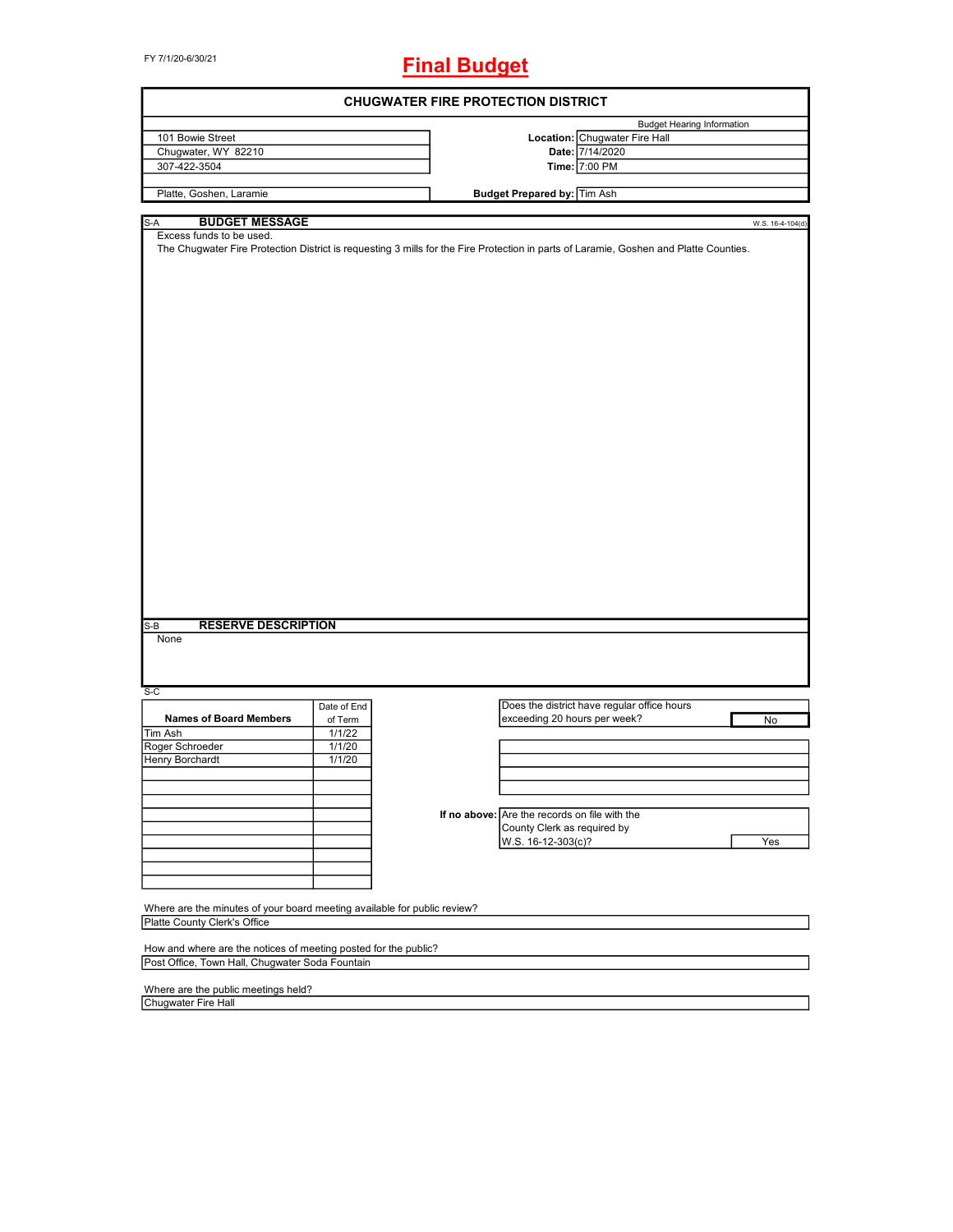## **FINAL BUDGET SUMMARY**

|       | <b>OVERVIEW</b>                                             | 2018-2019<br>Actual | 2019-2020<br>Estimated | 2020-2021<br>Proposed | Final Approval |
|-------|-------------------------------------------------------------|---------------------|------------------------|-----------------------|----------------|
|       |                                                             |                     |                        |                       |                |
| $S-1$ | <b>Total Budgeted Expenditures</b>                          | \$55,135            | \$112,174              | \$83,050              | \$83,050       |
| $S-2$ | <b>Total Principal to Pay on Debt</b>                       | \$0                 | \$0                    | \$0                   | \$0            |
| $S-3$ | <b>Total Change to Restricted Funds</b>                     | \$0                 | \$0                    | \$0                   | \$0            |
|       |                                                             |                     |                        |                       |                |
| $S-4$ | <b>Total General Fund and Forecasted Revenues Available</b> | \$223,762           | \$200,530              | \$145,448             | \$145,448      |
|       |                                                             |                     |                        |                       |                |
| $S-5$ | Amount requested from County Commissioners                  | \$56,693            | \$58,151               | \$55,000              | \$55,000       |
|       |                                                             |                     |                        |                       |                |
| $S-6$ | <b>Additional Funding Needed:</b>                           |                     |                        | \$0                   | \$0            |

| <b>REVENUE SUMMARY</b> |                                              | 2018-2019           | 2019-2020              | 2020-2021                          | <b>Final Approval</b> |
|------------------------|----------------------------------------------|---------------------|------------------------|------------------------------------|-----------------------|
|                        |                                              | Actual              | Estimated              | Proposed                           |                       |
|                        |                                              |                     |                        |                                    |                       |
| $S-7$                  | <b>Operating Revenues</b>                    | \$1,050             | \$8,413                | \$3,000                            | \$3,000               |
| $S-8$                  | Tax levy (From the County Treasurer)         | \$56,693            | \$58,151               | \$55,000                           | \$55,000              |
| $S-9$                  | <b>Government Support</b>                    | \$4,536             | \$0                    | \$0                                | \$0                   |
| $S-10$                 | Grants                                       | \$0                 | \$0                    | \$0                                | \$0                   |
| $S-11$                 | Other County Support (Not from Co. Treas.)   | \$0                 | \$0                    | \$0                                | \$0                   |
| $S-12$                 | <b>Miscellaneous</b>                         | \$38,769            | \$11,252               | \$5,050                            | \$5,050               |
| $S-13$                 | <b>Other Forecasted Revenue</b>              | \$0                 | \$0                    | \$0                                | \$0                   |
| $S-14$                 | <b>Total Revenue</b>                         | \$101,048           | \$77,816               | \$63,050                           | \$63.050              |
| FY 7/1/20-6/30/21      |                                              |                     |                        | CHUGWATER FIRE PROTECTION DISTRICT |                       |
|                        | <b>EXPENDITURE SUMMARY</b>                   | 2018-2019           | 2019-2020              | 2020-2021                          |                       |
|                        |                                              | Actual              | Estimated              | Proposed                           | <b>Final Approval</b> |
|                        |                                              |                     |                        |                                    |                       |
| $S-15$                 | <b>Capital Outlay</b>                        | \$8.696             | \$25,390               | \$23,600                           | \$23,600              |
| $S-16$                 | <b>Interest and Fees On Debt</b>             | \$0                 | \$0                    | \$0                                | \$0                   |
| $S-17$                 | Administration                               | \$10,995            | \$11,059               | \$12,250                           | \$12,250              |
| $S-18$                 | <b>Operations</b>                            | \$24,860            | \$62,769               | \$33,200                           | \$33,200              |
| $S-19$                 | <b>Indirect Costs</b>                        | \$10,584            | \$12,956               | \$14,000                           | \$14,000              |
| <b>S-20R</b>           | <b>Expenditures paid by Reserves</b>         | \$0                 | \$0                    | \$0                                | \$0                   |
| $S-20$                 | <b>Total Expenditures</b>                    | \$55,135            | \$112,174              | \$83,050                           | \$83,050              |
|                        |                                              |                     |                        |                                    |                       |
|                        | <b>DEBT SUMMARY</b>                          | 2018-2019<br>Actual | 2019-2020<br>Estimated | 2020-2021                          | <b>Final Approval</b> |
|                        |                                              |                     |                        | Proposed                           |                       |
| $S-21$                 | <b>Principal Paid on Debt</b>                | \$0                 | \$0                    | \$0                                | \$0                   |
|                        |                                              |                     |                        |                                    |                       |
|                        | <b>CASH AND INVESTMENTS</b>                  | 2018-2019           | 2019-2020              | 2020-2021                          | <b>Final Approval</b> |
|                        |                                              | Actual              | Estimated              | Proposed                           |                       |
|                        | TOTAL GENERAL FUNDS                          | \$122,714           | \$122,714              | \$82,398                           | \$82,398              |
| $S-22$                 |                                              |                     |                        |                                    |                       |
|                        | <b>Summary of Reserve Funds</b>              |                     |                        |                                    |                       |
| $S-23$                 | <b>Beginning Balance in Reserve Accounts</b> |                     |                        |                                    |                       |
| $S-24$                 | a. Sinking and Debt Service Funds            | \$0                 | \$0                    | \$0                                | \$0                   |
| $S-25$                 | b. Reserves                                  | \$0                 | \$0                    | \$0                                | \$0                   |
| $S-26$                 | c. Bond Funds                                | \$0                 | \$0                    | \$0                                | \$0                   |
|                        | Total Reserves (a+b+c)                       | \$0                 | \$0                    | \$0                                | \$0                   |
| $S-27$                 | Amount to be added                           |                     |                        |                                    |                       |
| $S-28$                 | a. Sinking and Debt Service Funds            | \$0                 | \$0                    | \$0                                | \$0                   |
| $S-29$                 | b. Reserves                                  | \$0                 | \$0                    | \$0                                | \$0                   |
| $S-30$                 | c. Bond Funds                                | \$0                 | \$0                    | \$0                                | \$0                   |
|                        | Total to be added (a+b+c)                    | \$0                 | \$0                    | \$0                                | \$0                   |
|                        |                                              |                     |                        |                                    |                       |
| $S-31$                 | <b>Subtotal</b>                              | \$0                 | \$0                    | \$0                                | \$0                   |
| $S-32$                 | Less Total to be spent                       | \$0                 | \$0                    | \$0                                | \$0                   |
| $S-33$                 | TOTAL RESERVES AT END OF FISCAL YEAR         | \$0                 | $\overline{50}$        | $\overline{50}$                    | \$0                   |
|                        |                                              |                     |                        |                                    | End of Summarv        |

*Budget Officer / District Official (if not same as "Submitted by")*

Date adopted by Special District

Chugwater, WY 82210 **DISTRICT ADDRESS:** 101 Bowie Street **PREPARED PREPARED** BY: Tim Ash

**DISTRICT PHONE:** 307-422-3504

1/23/19 *Form approved by Wyoming Department of Audit, Public Funds Division Prepared in compliance with the Uniform Municipal Fiscal Procedures Act (W.S. 16-4-101 through 124) as it applies.*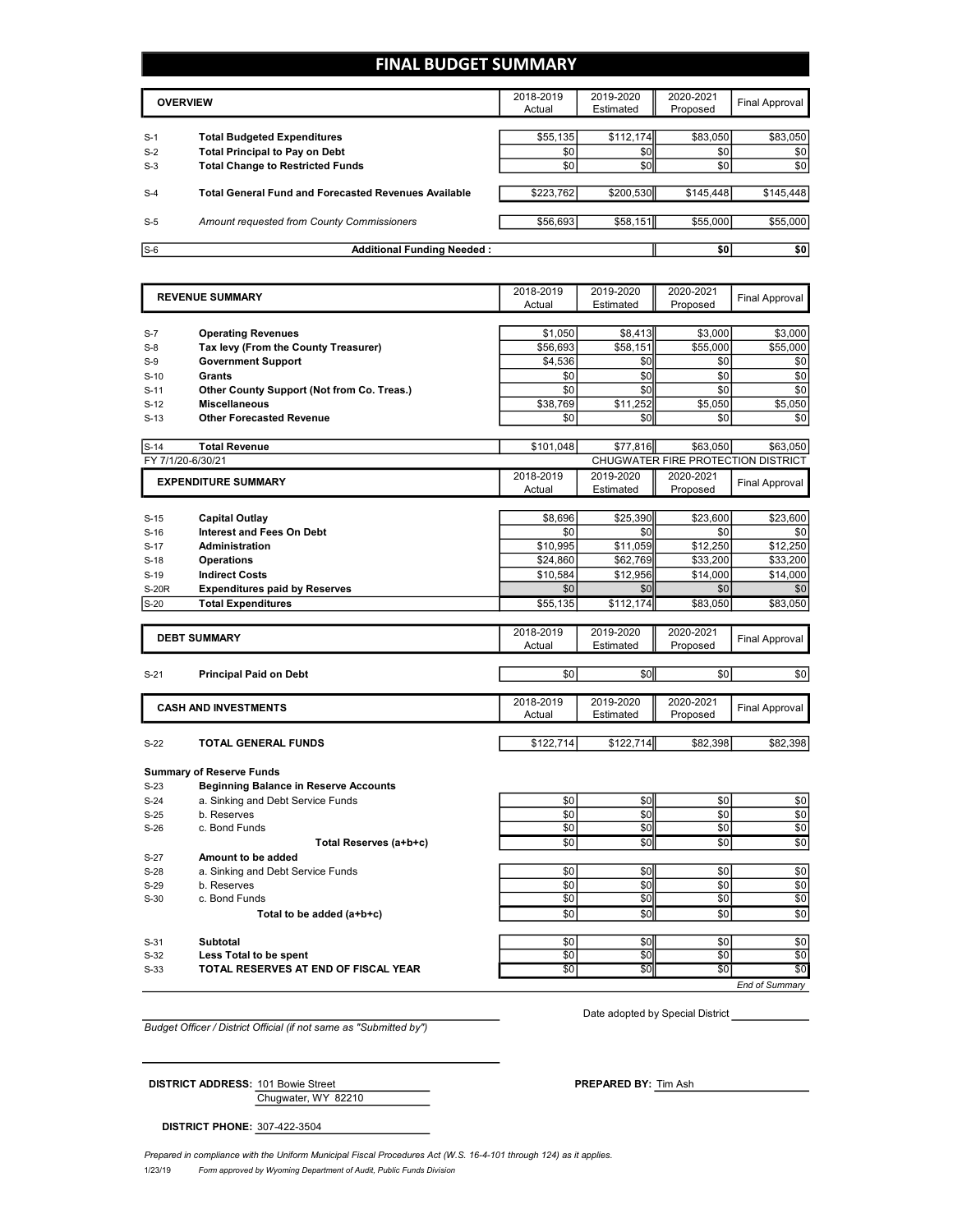# **Final Budget**

CHUGWATER FIRE PROTECTION DISTRICT

**NAME OF DISTRICT/BOARD**

**FYE** 6/30/2021

|                      | NAME OF DISTRICT/BOARD                                                                 |                     |                     |                        |                       |                       |
|----------------------|----------------------------------------------------------------------------------------|---------------------|---------------------|------------------------|-----------------------|-----------------------|
|                      | PROPERTY TAXES AND ASSESSMENTS                                                         |                     |                     |                        |                       |                       |
|                      |                                                                                        |                     | 2018-2019<br>Actual | 2019-2020<br>Estimated | 2020-2021<br>Proposed | <b>Final Approval</b> |
| $R-1$<br>$R-1.1$     | <b>Property Taxes and Assessments Received</b><br>Tax Levy (From the County Treasurer) |                     | \$56,693            | \$58,151               | \$55,000              | \$55,000              |
| $R-1.2$              | Other County Support                                                                   |                     |                     |                        |                       |                       |
|                      |                                                                                        |                     |                     |                        |                       |                       |
|                      | <b>FORECASTED REVENUE</b>                                                              |                     |                     |                        |                       |                       |
|                      |                                                                                        |                     | 2018-2019<br>Actual | 2019-2020<br>Estimated | 2020-2021<br>Proposed | <b>Final Approval</b> |
| $R-2$                | <b>Revenues from Other Governments</b>                                                 |                     |                     |                        |                       |                       |
| $R-2.1$              | State Aid                                                                              |                     | \$4,536             | \$0                    | \$0                   |                       |
| $R-2.2$<br>$R - 2.3$ | Additional County Aid (non-treasurer)                                                  |                     |                     |                        |                       |                       |
| $R-2.4$              | City (or Town) Aid<br>Other (Specify)                                                  |                     |                     |                        |                       |                       |
| $R-2.5$              | <b>Total Government Support</b>                                                        |                     | \$4,536             | \$0                    | \$0                   | \$0                   |
| $R-3$                | <b>Operating Revenues</b>                                                              |                     |                     |                        |                       |                       |
| $R-3.1$              | <b>Customer Charges</b>                                                                |                     |                     |                        |                       |                       |
| $R-3.2$              | Sales of Goods or Services                                                             |                     | \$1,050             | \$8,413                | \$3,000               | \$3,000               |
| $R-3.3$              | <b>Other Assessments</b>                                                               |                     |                     |                        |                       |                       |
| $R-3.4$              | <b>Total Operating Revenues</b>                                                        |                     | \$1.050             | \$8,413                | \$3.000               | \$3.000               |
| $R-4$                | <b>Grants</b>                                                                          |                     |                     |                        |                       |                       |
| $R-4.1$              | <b>Direct Federal Grants</b>                                                           |                     |                     |                        |                       |                       |
| $R-4.2$              | <b>Federal Grants thru State Agencies</b>                                              |                     |                     |                        |                       |                       |
| $R-4.3$              | <b>Grants from State Agencies</b>                                                      |                     |                     |                        |                       |                       |
| $R-4.4$              | <b>Total Grants</b>                                                                    |                     | \$0                 | \$0                    | \$0                   | \$0                   |
| $R-5$                | <b>Miscellaneous Revenue</b>                                                           |                     |                     |                        |                       |                       |
| $R-5.1$<br>$R-5.2$   | Interest<br>Other: Specify                                                             | DONATIONS, REFUNDS, | \$571<br>\$38,198   | \$470<br>\$10,782      | \$500<br>\$4,550      | \$500<br>\$4,550      |
| $R-5.3$              | Other: Additional                                                                      |                     |                     |                        |                       |                       |
| $R-5.4$              | <b>Total Miscellaneous</b>                                                             |                     | \$38,769            | \$11,252               | \$5,050               | \$5,050               |
| $R-5.5$              | <b>Total Forecasted Revenue</b>                                                        |                     | \$44,355            | \$19,665               | \$8,050               | \$8,050               |
|                      |                                                                                        |                     |                     |                        |                       |                       |
| $R-6$                | <b>Other Forecasted Revenue</b>                                                        |                     |                     |                        |                       |                       |
| $R-6.1$              | a. Other past due-as estimated by Co. Treas.                                           |                     |                     |                        |                       |                       |
| $R-6.2$              | b. Other forecasted revenue (specify):                                                 |                     |                     |                        |                       |                       |
| $R-6.3$              |                                                                                        |                     |                     |                        |                       |                       |
| $R-6.4$              |                                                                                        |                     |                     |                        |                       |                       |
| $R-6.5$<br>$R-6.6$   | Total Other Forecasted Revenue (a+b)                                                   |                     | \$0                 | \$0                    | \$0                   | \$0                   |
|                      |                                                                                        |                     |                     |                        |                       |                       |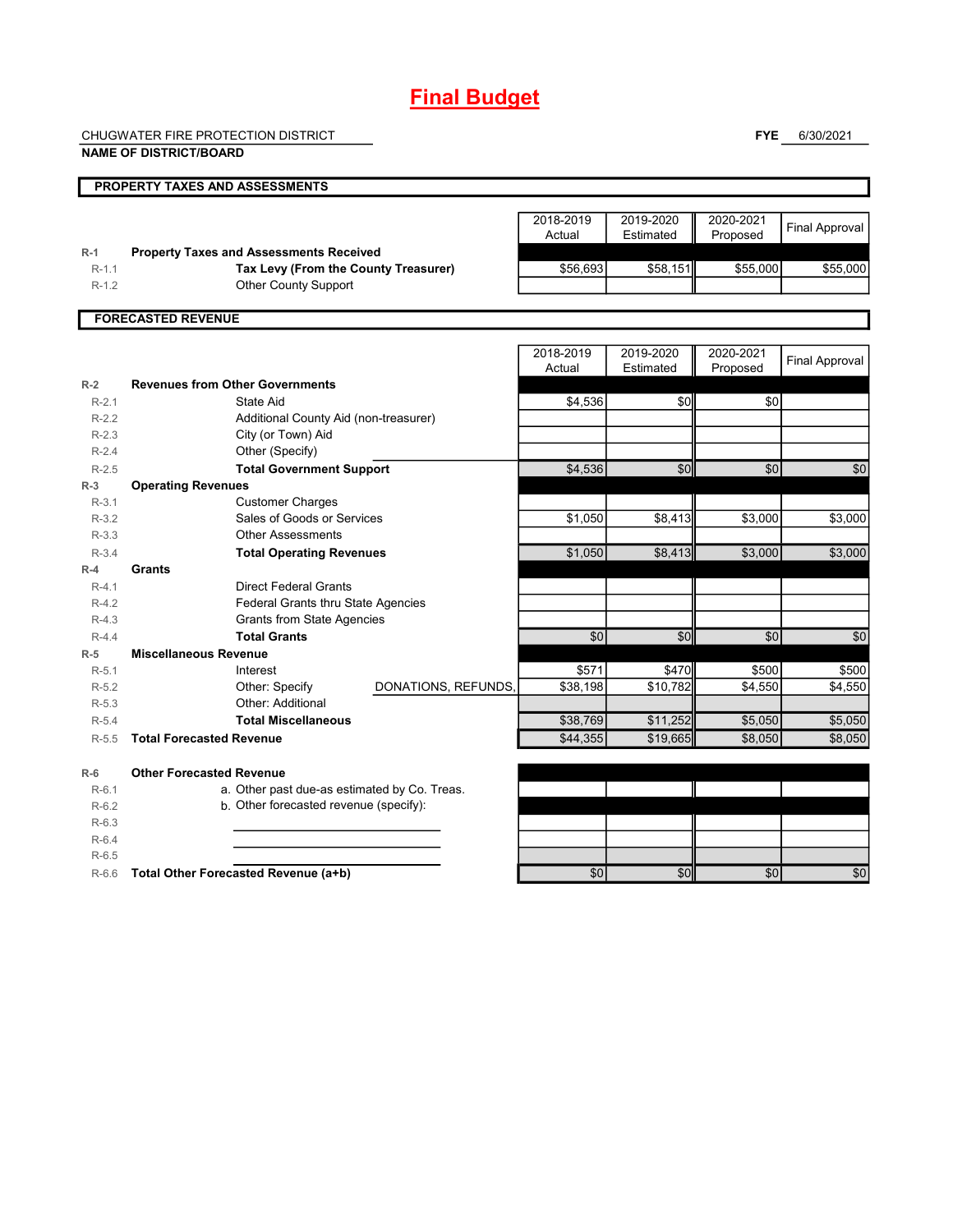## **CAPITAL OUTLAY BUDGET**

| $E-1$     | <b>Capital Outlay</b>       |                         |
|-----------|-----------------------------|-------------------------|
| $E - 1.1$ |                             | Real Property           |
| $F-12$    |                             | Vehicles                |
| $F-1.3$   |                             | <b>Office Equipment</b> |
| $F-14$    |                             | Other (Specify)         |
| $F-1.5$   |                             | <b>RADIO EQUIPMENT</b>  |
| $F-16$    |                             | <b>FIRE EQUIPMENT</b>   |
| $F-17$    |                             |                         |
| $F-1.8$   | <b>TOTAL CAPITAL OUTLAY</b> |                         |

|           |                             |                         | 2018-2019 | 2019-2020 | 2020-2021 |                |
|-----------|-----------------------------|-------------------------|-----------|-----------|-----------|----------------|
|           |                             |                         | Actual    | Estimated | Proposed  | Final Approval |
|           | <b>Capital Outlay</b>       |                         |           |           |           |                |
| $E-1.1$   |                             | <b>Real Property</b>    |           |           |           |                |
| $E-1.2$   |                             | Vehicles                | \$0       | \$17,534  | \$0       |                |
| $E-1.3$   |                             | <b>Office Equipment</b> | \$0       | \$559     | \$600     | \$600          |
| $E-1.4$   |                             | Other (Specify)         |           |           |           |                |
| $E-1.5$   |                             | <b>RADIO EQUIPMENT</b>  | \$5,266   | \$2,786   | \$3,000   | \$3,000        |
| $E-1.6$   |                             | <b>FIRE EQUIPMENT</b>   | \$3,430   | \$4,511   | \$20,000  | \$20,000       |
| $E - 1.7$ |                             |                         |           |           |           |                |
| $E-1.8$   | <b>TOTAL CAPITAL OUTLAY</b> |                         | \$8,696   | \$25,390  | \$23,600  | \$23,600       |

#### **ADMINISTRATION BUDGET**

| $E-2$     | <b>Personnel Services</b>            |                                 |
|-----------|--------------------------------------|---------------------------------|
| $E - 2.1$ |                                      | Administrator                   |
| $E - 2.2$ |                                      | Secretary                       |
| $E - 2.3$ |                                      | Clerical                        |
| $E - 2.4$ |                                      | Other (Specify)                 |
| $E - 2.5$ |                                      | <b>CELL PHONE</b>               |
| $E - 2.6$ |                                      | PHONE & FAX                     |
| $E - 2.7$ |                                      |                                 |
| $E-3$     | <b>Board Expenses</b>                |                                 |
| $E - 3.1$ |                                      | Travel                          |
| $E-3.2$   |                                      | Mileage                         |
| $E - 3.3$ |                                      | Other (Specify)                 |
| $E - 3.4$ |                                      | <b>MEALS</b>                    |
| $E - 3.5$ |                                      | <b>COMMUNITY SERVICE {</b>      |
| $E - 3.6$ |                                      |                                 |
| $E-4$     | <b>Contractual Services</b>          |                                 |
| $E-4.1$   |                                      | Legal                           |
| $E - 4.2$ |                                      | Accounting/Auditing             |
| $E-4.3$   |                                      | Other (Specify)                 |
| $E - 4.4$ |                                      |                                 |
| $E - 4.5$ |                                      |                                 |
| $E-4.6$   |                                      |                                 |
| E-5       | <b>Other Administrative Expenses</b> |                                 |
| $E - 5.1$ |                                      | <b>Office Supplies</b>          |
| $E - 5.2$ |                                      | Office equipment, rent & repair |
| $E - 5.3$ |                                      | Education                       |
| $E - 5.4$ |                                      | Registrations                   |
| $E - 5.5$ |                                      | Other (Specify)                 |
| $E - 5.6$ |                                      | <b>DUES &amp; FEES</b>          |
| $E - 5.7$ |                                      | <b>SUBSCRIPTIONS &amp; SOF</b>  |
| $E - 5.8$ |                                      |                                 |
| $E-6$     | <b>TOTAL ADMINISTRATION</b>          |                                 |

|                          |                                      | 2018-2019 | 2019-2020 | 2020-2021           |                       |
|--------------------------|--------------------------------------|-----------|-----------|---------------------|-----------------------|
|                          |                                      | Actual    | Estimated | Proposed            | <b>Final Approval</b> |
| Ż                        | <b>Personnel Services</b>            |           |           |                     |                       |
| $E - 2.1$                | Administrator                        |           |           |                     |                       |
| $E - 2.2$                | Secretary                            |           |           |                     |                       |
| $E - 2.3$                | Clerical                             |           |           |                     |                       |
| $E - 2.4$                | Other (Specify)                      |           |           |                     |                       |
| $E - 2.5$                | <b>CELL PHONE</b>                    | \$1,200   | \$1,196   | \$1,200             | \$1,200               |
| $E - 2.6$                | PHONE & FAX                          | \$471     | \$489     | \$500               | \$500                 |
| $E - 2.7$                |                                      |           |           |                     |                       |
| $\overline{\phantom{a}}$ | <b>Board Expenses</b>                |           |           |                     |                       |
| $E - 3.1$                | Travel                               |           |           |                     |                       |
| $E - 3.2$                | Mileage                              |           |           |                     |                       |
| $E - 3.3$                | Other (Specify)                      |           |           |                     |                       |
| $E - 3.4$                | <b>MEALS</b>                         | \$269     | \$156     | $\overline{\$}$ 150 | \$150                 |
| $E - 3.5$                | COMMUNITY SERVICE &                  | \$0       | \$450     | \$400               | \$400                 |
| $E - 3.6$                |                                      |           |           |                     |                       |
| ı.                       | <b>Contractual Services</b>          |           |           |                     |                       |
| $E - 4.1$                | Legal                                |           |           |                     |                       |
| $E - 4.2$                | Accounting/Auditing                  | \$4,700   | \$4,800   | \$5,000             | \$5,000               |
| $E - 4.3$                | Other (Specify)                      |           |           |                     |                       |
| $E - 4.4$                |                                      |           |           |                     |                       |
| $E-4.5$                  |                                      |           |           |                     |                       |
| $E - 4.6$                |                                      |           |           |                     |                       |
| 5                        | <b>Other Administrative Expenses</b> |           |           |                     |                       |
| $E - 5.1$                | <b>Office Supplies</b>               | \$878     | \$285     | \$500               | \$500                 |
| $E - 5.2$                | Office equipment, rent & repair      |           |           |                     |                       |
| $E - 5.3$                | Education                            |           |           |                     |                       |
| $E - 5.4$                | Registrations                        |           |           |                     |                       |
| $E - 5.5$                | Other (Specify)                      |           |           |                     |                       |
| $E - 5.6$                | <b>DUES &amp; FEES</b>               | \$2,395   | \$2,295   | \$3,000             | \$3,000               |
| $E - 5.7$                | <b>SUBSCRIPTIONS &amp; SOF</b>       | \$1,082   | \$1,388   | \$1,500             | \$1,500               |
| $E - 5.8$                |                                      |           |           |                     |                       |
|                          | <b>TOTAL ADMINISTRATION</b>          | \$10,995  | \$11,059  | \$12,250            | \$12,250              |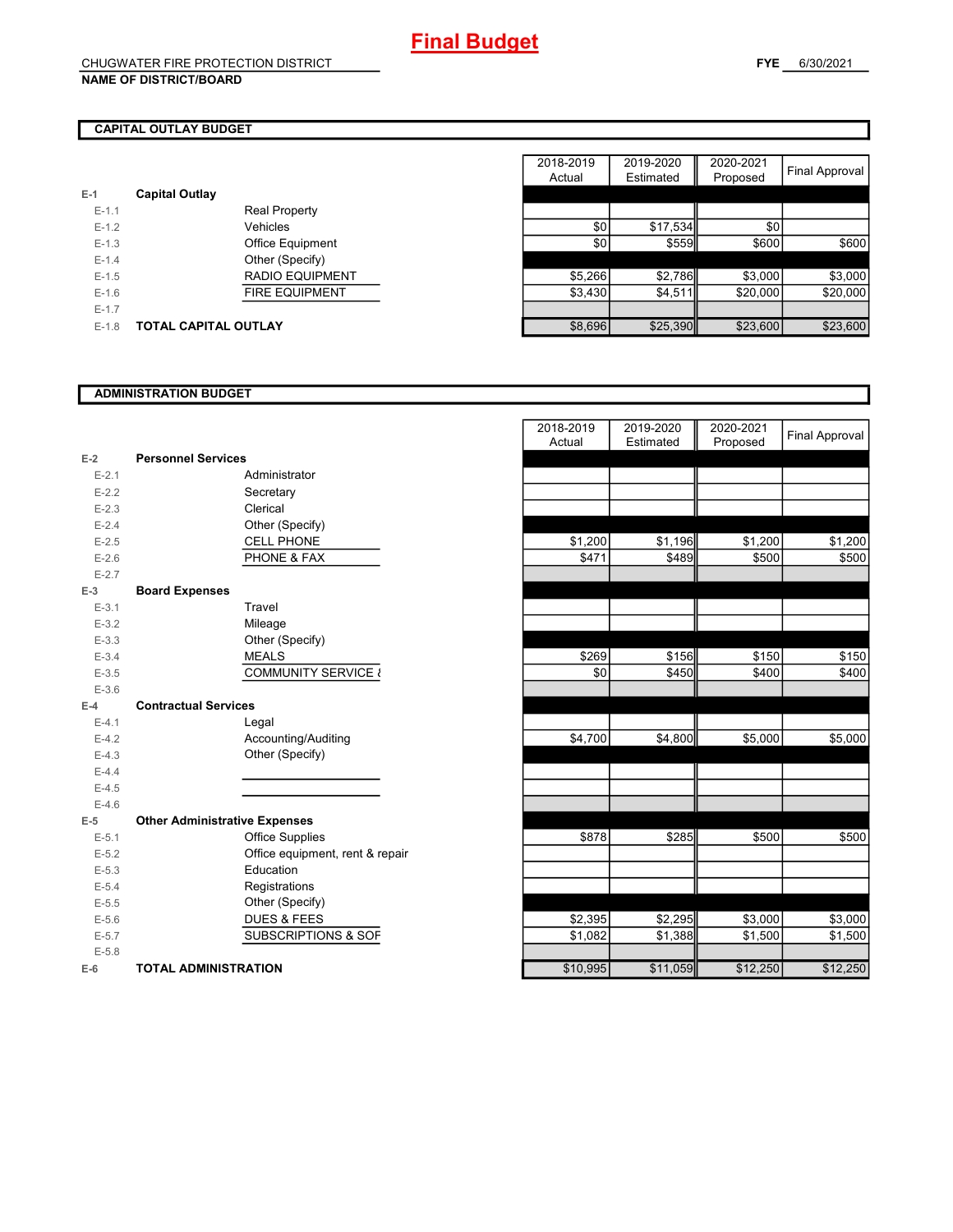### **OPERATIONS BUDGET**

| $E-7$     | <b>Personnel Services</b>              |          |          |          |
|-----------|----------------------------------------|----------|----------|----------|
| $E - 7.1$ | Wages--Operations                      | \$7,200  | \$8,400  | \$8,500  |
| $E - 7.2$ | Service Contracts                      |          |          |          |
| $E - 7.3$ | Other (Specify)                        |          |          |          |
| $E - 7.4$ |                                        |          |          |          |
| $E - 7.5$ |                                        |          |          |          |
| $E - 7.6$ |                                        |          |          |          |
| $E-8$     | <b>Travel</b>                          |          |          |          |
| $E-8.1$   | Mileage                                |          |          |          |
| $E-8.2$   | Other (Specify)                        |          |          |          |
| $E - 8.3$ |                                        |          |          |          |
| $E - 8.4$ |                                        |          |          |          |
| $E - 8.5$ |                                        |          |          |          |
| $E-9$     | <b>Operating supplies (List)</b>       |          |          |          |
| $E-9.1$   | <b>PROPANE</b>                         | \$3,676  | \$3,678  | \$4,500  |
| $E-9.2$   | <b>ELECTRIC</b>                        | \$3,262  | \$3,198  | \$3,500  |
| $E - 9.3$ | <b>FUEL</b>                            | \$2,314  | \$4,296  | \$7,000  |
| $E - 9.4$ | PER PRO GEAR                           | \$0      | \$2,245  | \$3,000  |
| $E-9.5$   |                                        |          |          |          |
| $E-10$    | <b>Program Services (List)</b>         |          |          |          |
| $E-10.1$  |                                        |          |          |          |
| $E-10.2$  |                                        |          |          |          |
| $E-10.3$  |                                        |          |          |          |
| $E-10.4$  |                                        |          |          |          |
| $E-10.5$  |                                        |          |          |          |
| $E-11$    | <b>Contractual Arrangements (List)</b> |          |          |          |
| $E-11.1$  | <b>BUILDING REPAIR</b>                 | \$4,209  | \$36,570 | \$2,500  |
| $E-11.2$  | <b>EQUIPMENT REPAIR</b>                | \$1,039  | \$1,565  | \$1,200  |
| $E-11.3$  | <b>TRUCK MAINTENANCE</b>               | \$3,100  | \$2,817  | \$3,000  |
| $E-11.4$  |                                        |          |          |          |
| $E-11.5$  |                                        |          |          |          |
| $E-12$    | <b>Other operations (Specify)</b>      |          |          |          |
| $E-12.1$  | <b>TITLE &amp; LICENSE</b>             | \$60     | \$0      | \$0      |
| $E-12.2$  |                                        |          |          |          |
| $E-12.3$  |                                        |          |          |          |
| $E-12.4$  |                                        |          |          |          |
| $E-12.5$  |                                        |          |          |          |
| $E-13$    | <b>TOTAL OPERATIONS</b>                | \$24,860 | \$62,769 | \$33,200 |

|                |                                        | 2018-2019 | 2019-2020 | 2020-2021  | <b>Final Approval</b> |
|----------------|----------------------------------------|-----------|-----------|------------|-----------------------|
| $\overline{7}$ | <b>Personnel Services</b>              | Actual    | Estimated | Proposed   |                       |
| $E - 7.1$      | Wages--Operations                      | \$7,200   | \$8,400   | \$8,500    | \$8,500               |
| $E - 7.2$      | <b>Service Contracts</b>               |           |           |            |                       |
| $E - 7.3$      | Other (Specify)                        |           |           |            |                       |
| $E - 7.4$      |                                        |           |           |            |                       |
| $E - 7.5$      |                                        |           |           |            |                       |
| $E - 7.6$      |                                        |           |           |            |                       |
| 8              | <b>Travel</b>                          |           |           |            |                       |
| $E-8.1$        | Mileage                                |           |           |            |                       |
| $E-8.2$        | Other (Specify)                        |           |           |            |                       |
| $E - 8.3$      |                                        |           |           |            |                       |
| $E - 8.4$      |                                        |           |           |            |                       |
| $E - 8.5$      |                                        |           |           |            |                       |
| 9              | <b>Operating supplies (List)</b>       |           |           |            |                       |
| $E - 9.1$      | PROPANE                                | \$3,676   | \$3,678   | \$4,500    | \$4,500               |
| $E-9.2$        | <b>ELECTRIC</b>                        | \$3,262   | \$3,198   | \$3,500    | \$3,500               |
| $E - 9.3$      | <b>FUEL</b>                            | \$2,314   | \$4,296   | \$7,000    | \$7,000               |
| $E - 9.4$      | PER PRO GEAR                           | \$0       | \$2,245   | \$3,000    | \$3,000               |
| $E - 9.5$      |                                        |           |           |            |                       |
| 10             | <b>Program Services (List)</b>         |           |           |            |                       |
| $E-10.1$       |                                        |           |           |            |                       |
| $E-10.2$       |                                        |           |           |            |                       |
| $E-10.3$       |                                        |           |           |            |                       |
| $E-10.4$       |                                        |           |           |            |                       |
| $E-10.5$       |                                        |           |           |            |                       |
| $11 -$         | <b>Contractual Arrangements (List)</b> |           |           |            |                       |
| $E-11.1$       | <b>BUILDING REPAIR</b>                 | \$4,209   | \$36,570  | \$2,500    | \$2,500               |
| $E-11.2$       | <b>EQUIPMENT REPAIR</b>                | \$1,039   | \$1,565   | \$1,200    | \$1,200               |
| $E-11.3$       | TRUCK MAINTENANCE                      | \$3,100   | \$2,817   | \$3,000    | \$3,000               |
| $E-11.4$       |                                        |           |           |            |                       |
| $E-11.5$       |                                        |           |           |            |                       |
| 12             | <b>Other operations (Specify)</b>      |           |           |            |                       |
| $E-12.1$       | <b>TITLE &amp; LICENSE</b>             | \$60      | \$0       | \$0        |                       |
| $E-12.2$       |                                        |           |           |            |                       |
| $E-12.3$       |                                        |           |           |            |                       |
| $E-12.4$       |                                        |           |           |            |                       |
| $E-12.5$       |                                        |           |           |            |                       |
| $13 -$         | <b>TOTAL OPERATIONS</b>                | \$24860   | \$62,769  | $$33\,200$ | $$33\,200$            |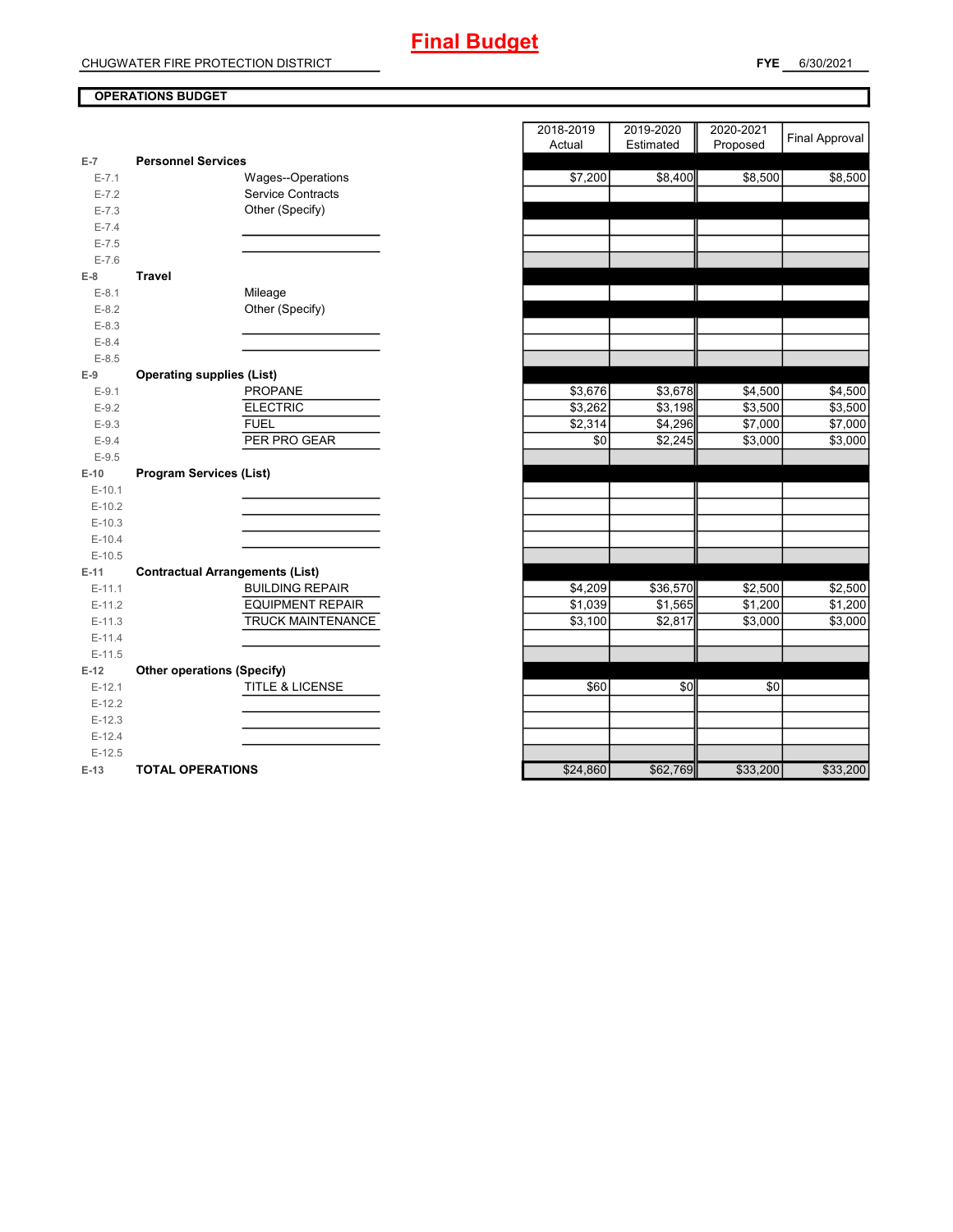CHUGWATER FIRE PROTECTION DISTRICT

#### **INDIRECT COSTS BUDGET**

|          |                              | 2018-2019<br>Actual | 2019-2020<br>Estimated | 2020-2021<br>Proposed | <b>Final Approval</b> |
|----------|------------------------------|---------------------|------------------------|-----------------------|-----------------------|
| $E-14$   | Insurance                    |                     |                        |                       |                       |
| $E-14.1$ | Liability                    |                     |                        |                       |                       |
| $E-14.2$ | Buildings and vehicles       | \$4,525             | \$6,258                | \$6,500               | \$6,500               |
| $E-14.3$ | Equipment                    |                     |                        |                       |                       |
| $E-14.4$ | Other (Specify)              |                     |                        |                       |                       |
| $E-14.5$ | <b>FIRE SUPPRESSION</b>      | \$887               | \$2,552                | \$2,500               | \$2,500               |
| $E-14.6$ |                              |                     |                        |                       |                       |
| $E-14.7$ |                              |                     |                        |                       |                       |
| $E-15$   | Indirect payroll costs:      |                     |                        |                       |                       |
| $E-15.1$ | FICA (Social Security) taxes |                     |                        |                       |                       |
| $E-15.2$ | <b>Workers Compensation</b>  | \$3,042             | \$1,986                | \$2,000               | \$2,000               |
| $E-15.3$ | <b>Unemployment Taxes</b>    |                     |                        |                       |                       |
| $E-15.4$ | Retirement                   | \$2,130             | \$2,160                | \$3,000               | \$3,000               |
| $E-15.5$ | <b>Health Insurance</b>      |                     |                        |                       |                       |
| $E-15.6$ | Other (Specify)              |                     |                        |                       |                       |
| $E-15.7$ |                              |                     |                        |                       |                       |
| $E-15.8$ |                              |                     |                        |                       |                       |
| $E-15.9$ |                              |                     |                        |                       |                       |
| $E-17$   | <b>TOTAL INDIRECT COSTS</b>  | \$10,584            | \$12,956               | \$14,000              | \$14,000              |

#### **DEBT SERVICE BUDGET**

|         |                           | 2018-2019 | 2019-2020 | 2020-2021 |                |
|---------|---------------------------|-----------|-----------|-----------|----------------|
|         |                           | Actual    | Estimated | Proposed  | Final Approval |
| $D-1$   | <b>Debt Service</b>       |           |           |           |                |
| $D-1.1$ | Principal                 |           |           |           |                |
| $D-1.2$ | Interest                  |           |           |           |                |
| $D-1.3$ | Fees                      |           |           |           |                |
| $D-2$   | <b>TOTAL DEBT SERVICE</b> | \$0       | \$0       | \$0       | \$0            |